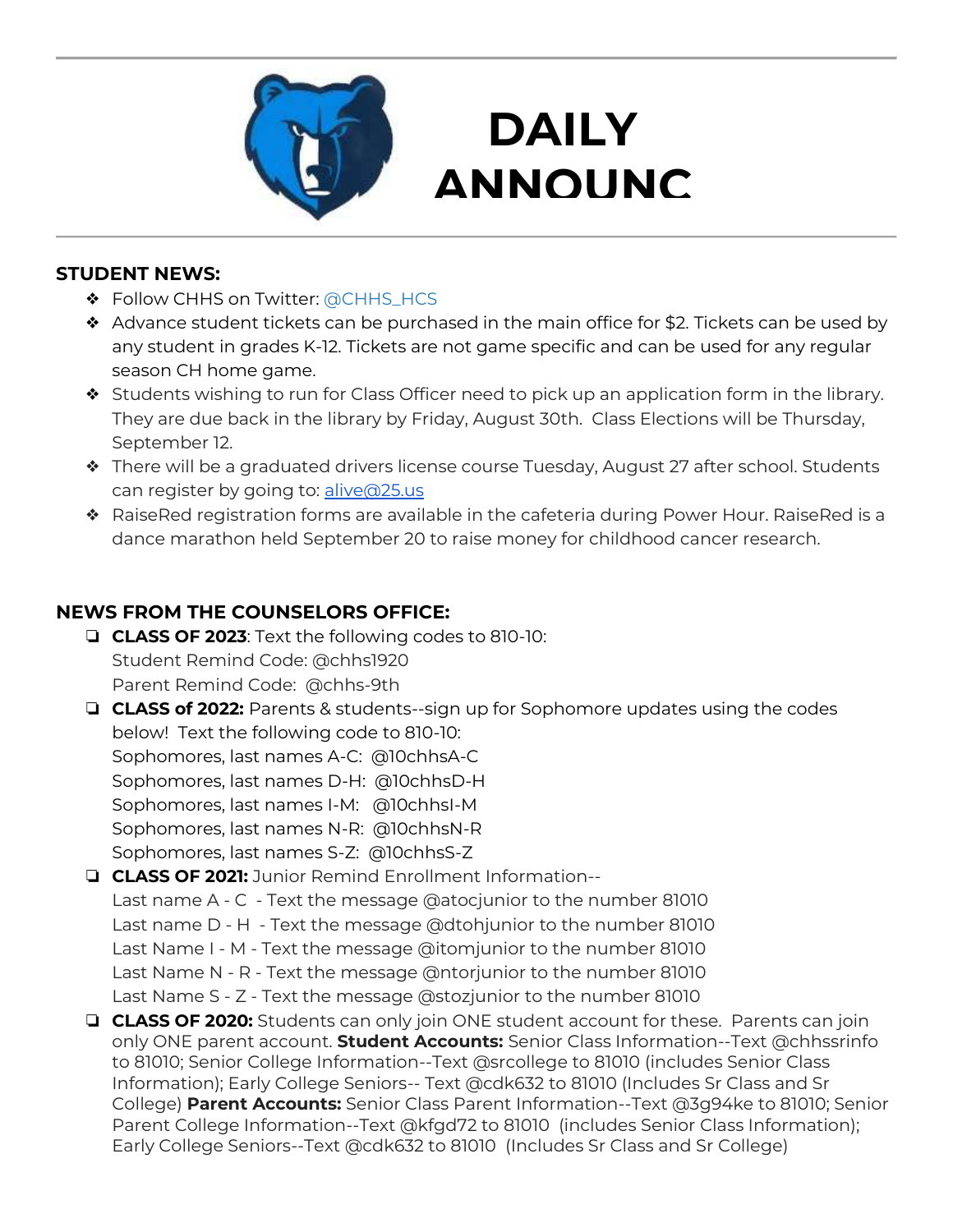

# **DAILY ANNOUNC**

- **EMENTS** ❏ Representative Brett Guthrie will host an Academy Information Fair on Tuesday, September 3 beginning at 5:00 at Elizabethtown High School. See Mr Adams web page to download a form to RSVP for this event**.**
- ❏ Night school begins August 27. It will be held on Tuesday and Thursday from 3:30-6:00 in labs 206 and 204. See your grade level counselor to sign up.

#### **UPCOMING EVENTS:**

- August 29: Tux retakes for Seniors
- August 30: Drape retakes for Seniors
- September 2: No School/Holiday
- October 7-11: No School/Fall Break
- October 14: No school for students. PLD for faculty & staff

#### **CLUB NEWS:**

- → German Club will meet this Wednesday in room 311 during 1st half of PowerHour.
- → French Club will meet this Friday in room 313 for the 1st half of Power Hour. Any student interested in joining see Madame Wilson. Dues are \$10 and should be paid prior to the meeting.
- → Any student wishing to join the Dance Team, see Ms. Galm in Room 133. The last day for auditions will be Thursday, August 29 @ 3:30.
- → Any student interested in joining the Technology Student Association Club--1st informational meeting will be Wednesday, August 28th, during the 1st half of PowerHour in Mr. Pike's room (147). If you have any questions stop by Mr. Pike's room.
- → Any student interested in joining the Spectrum Club should see Mrs. Heuer in Room 408.
- → Anyone interested in joining the Green Team, please see Mrs. Argueta in room 423 during Power Hour. The first meeting will Wednesday (8/28) until 4:15. Students must have a way home at 4:15.
- → Anyone interested in joining Y-Club needs to see Mrs. Meyer with their \$15 dues by August 30th. This will also be the date for our first club meeting.
- → Bruin Art Club: First meeting will be held August 28th during Power Hour, \$15 dues will be expected at that time. Students will be notified on August 27th if they have been accepted into the Art Club.
- → Anyone interested in joining Pep Club needs to see Ms. Blair in room 136 with their \$10 dues by August 30th. Please do not come during class to join the club.
- → CHHS Young Democrats--students interested in politics and current affairs are invited to join the Young Dems! See Mr. Mudd in room 306 or Ms. Tabb in the guidance office for